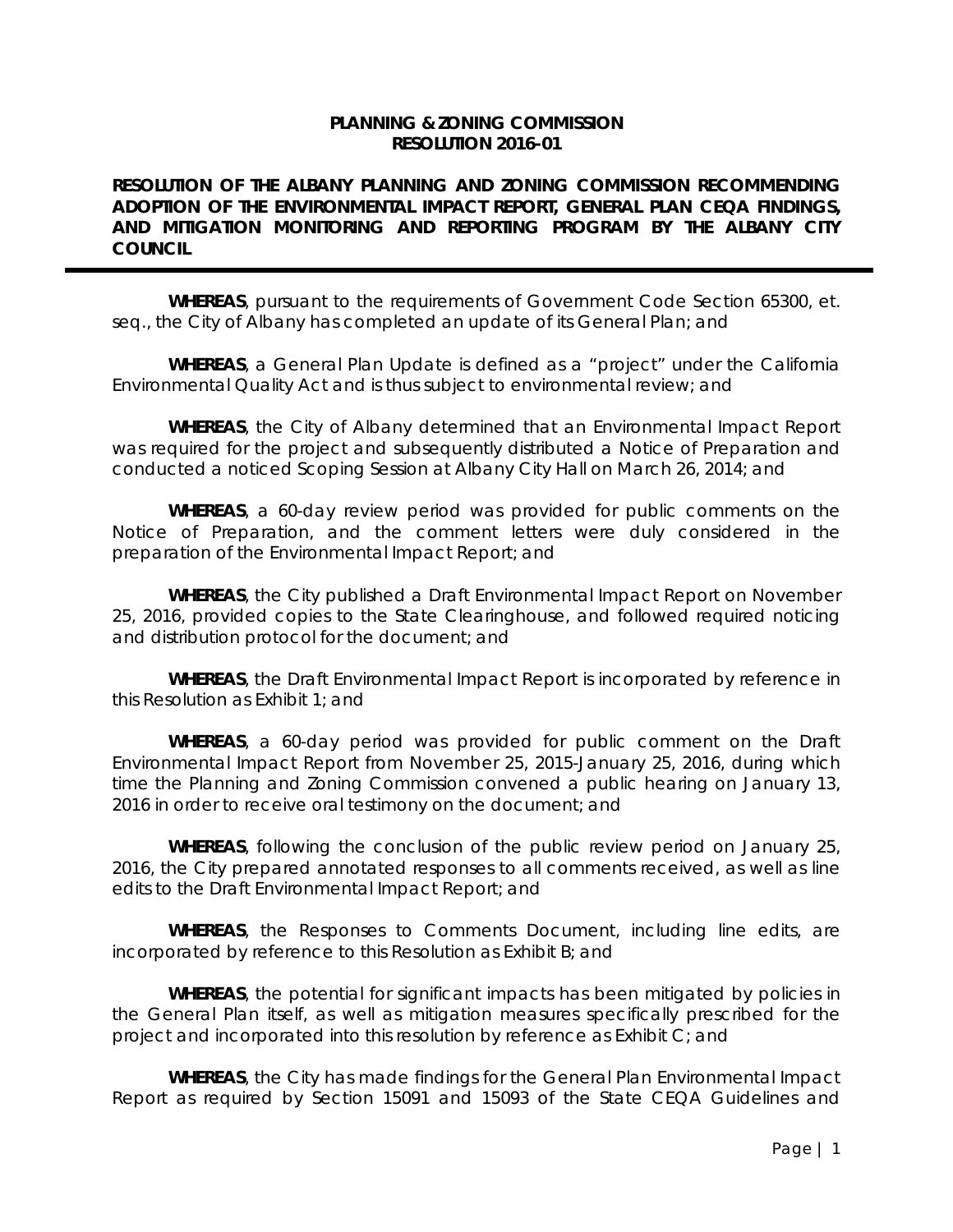Section 21081 of the Public Resources Code, and such findings are incorporated into this resolution as Exhibit 4;

### **NOW THEREFORE, THE ALBANY PLANNING AND ZONING COMMISSION RESOLVES AS FOLLOWS:**

- 1. The Albany 2035 General Plan Environmental Impact Report (EIR) provides a program-level evaluation of projected growth in Albany over the 2015-2035 period, following the policies, maps, and action programs of the General Plan.
- 2. The EIR has been prepared in compliance with CEQA, the State CEQA Guidelines, and the City's local CEQA guidelines.
- 3. Notices of the public hearings on the General Plan Update, the Draft EIR, and the Final EIR were given as required and actions were conducted pursuant to State law.
- 4. All comments received on the Draft EIR, including those received at public hearings, were responded to adequately.
- 5. The EIR adequately identifies and addresses all of the potential environmental impacts and feasible mitigation measures have been incorporated into the 2035 General Plan in the form of goals, policies, and action items.
- 6. No changes to the General Plan or Draft EIR have been made that necessitate or involve significant new information as outlined in CEQA Guidelines Section 15088.5.
- 7. The EIR is adequate and complete for consideration in making a decision on the merits of the General Plan Update.

**NOW THEREFORE BE IT RESOLVED,** that the Albany Planning and Zoning Commission recommends adoption of the Albany 2035 General Plan Environmental Impact Report (Exhibit A) including the Response to Comments(Exhibit B), Findings (Exhibit C), and Mitigation Monitoring and Reporting Program(Exhibit D), by the Albany City Council.

**PASSED, APPROVED AND ADOPTED** this 9th day of March 2016 by the following vote:

AYES-

NOES-

ABSENT-

ABSTENTION- **\_\_\_\_\_\_\_\_\_\_\_\_\_\_\_\_\_\_\_\_\_\_\_\_\_\_\_\_\_\_\_\_\_\_\_\_\_\_\_\_\_\_** 

Planning Commission Chairperson Giesen-Fields

| ۰. |  |
|----|--|
|    |  |

\_\_\_\_\_\_\_\_\_\_\_\_\_\_\_\_\_\_\_\_\_\_\_\_ Anne Hersch, City Planner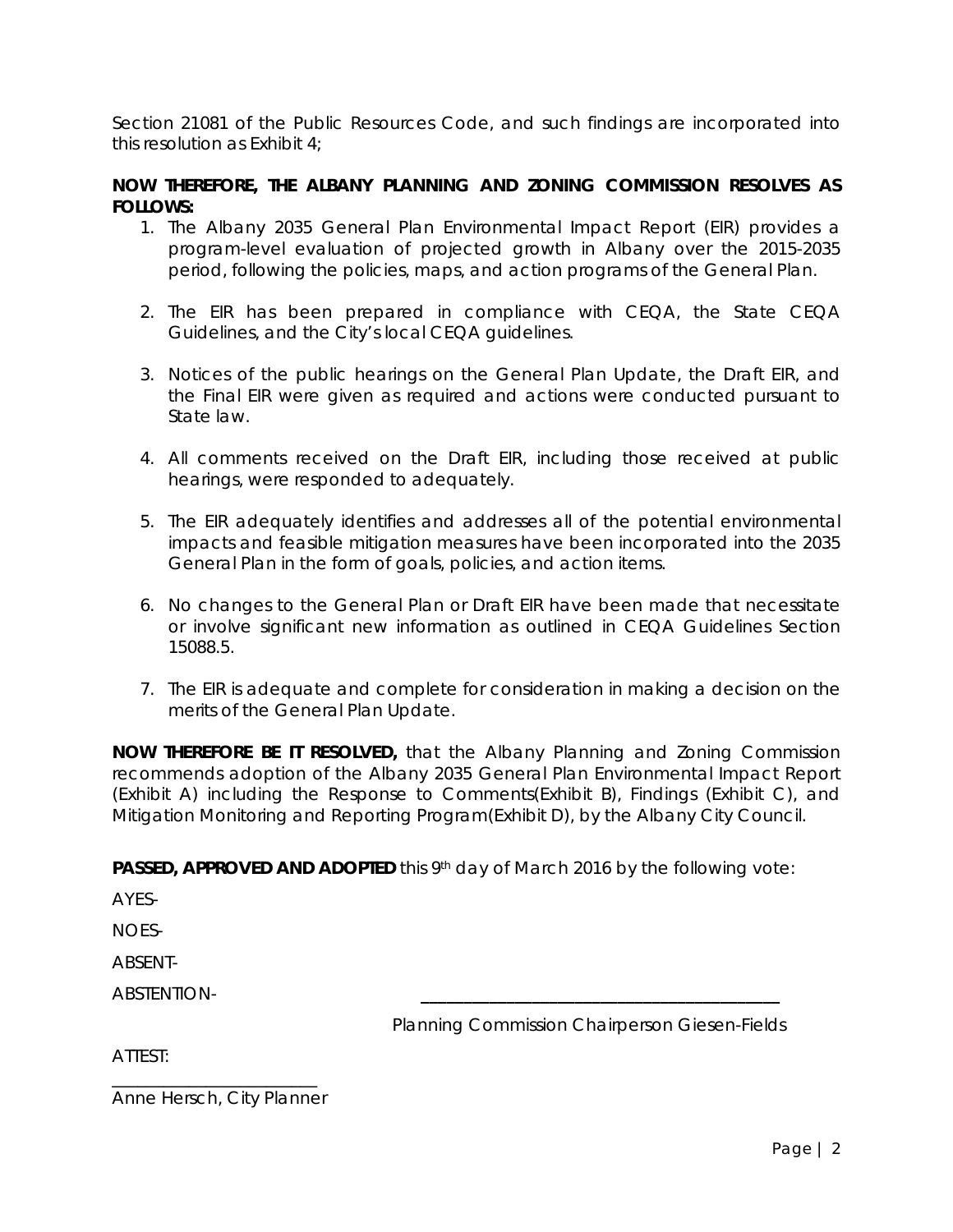# **EXHIBIT A DRAFT 2035 GENERAL PLAN ENVIRONMENTAL IMPACT REPORT November 25, 2015 (SEPARATE PAGE)**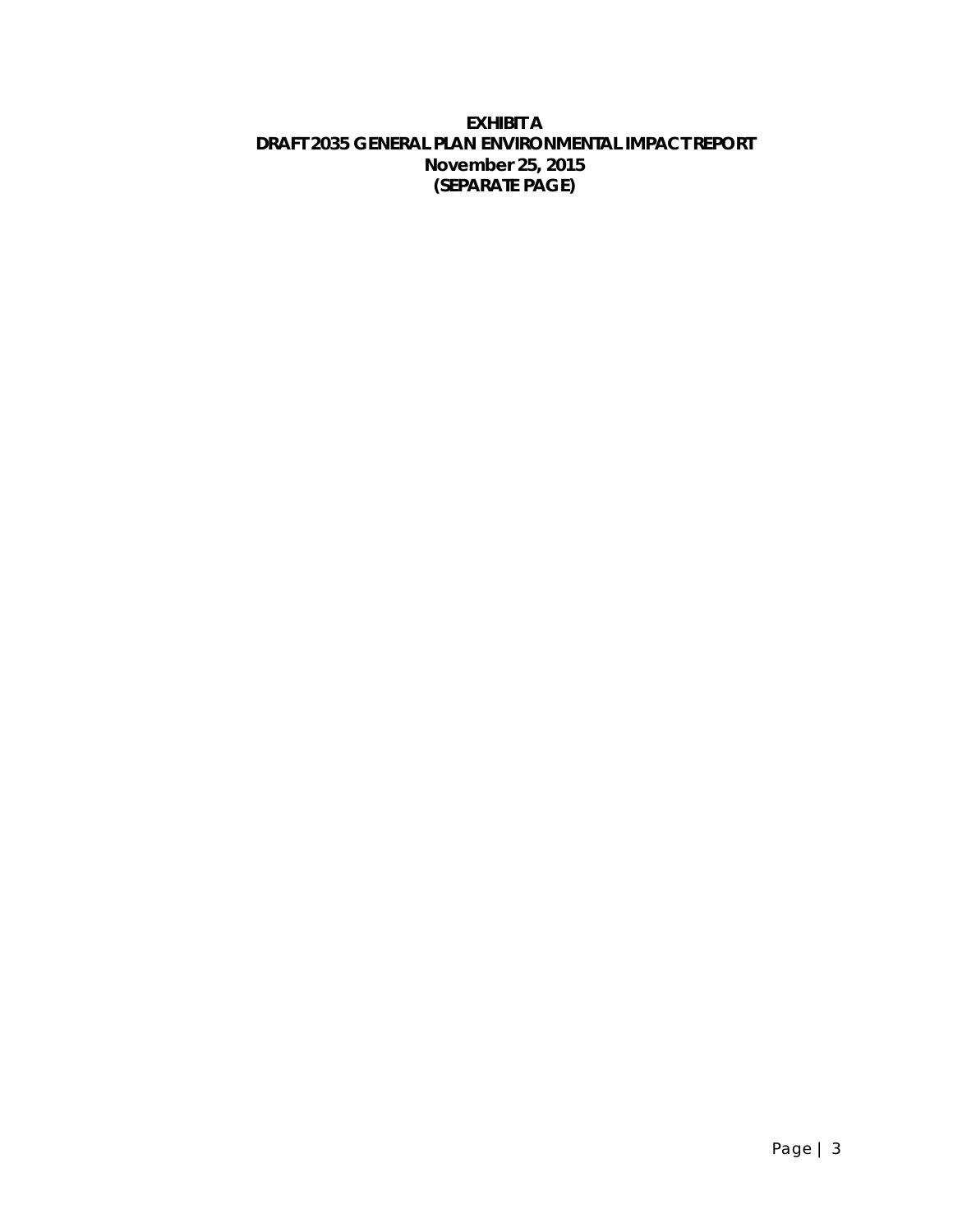## **EXHIBIT B RESPONSE TO COMMENTS (SEPARATE PAGE)**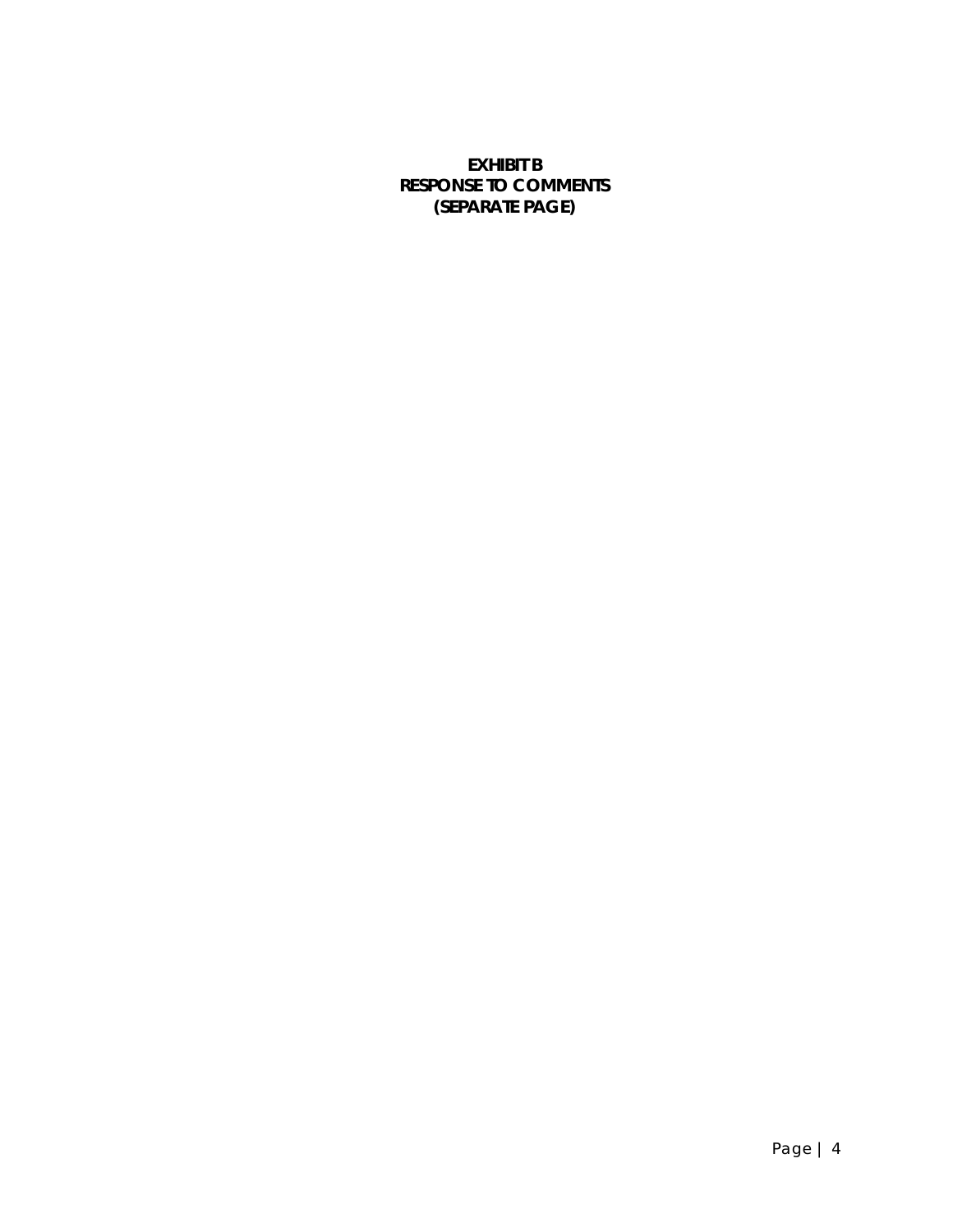# **EXHIBIT C CEQA-REQUIRED FINDINGS (SEPARATE PAGE)**